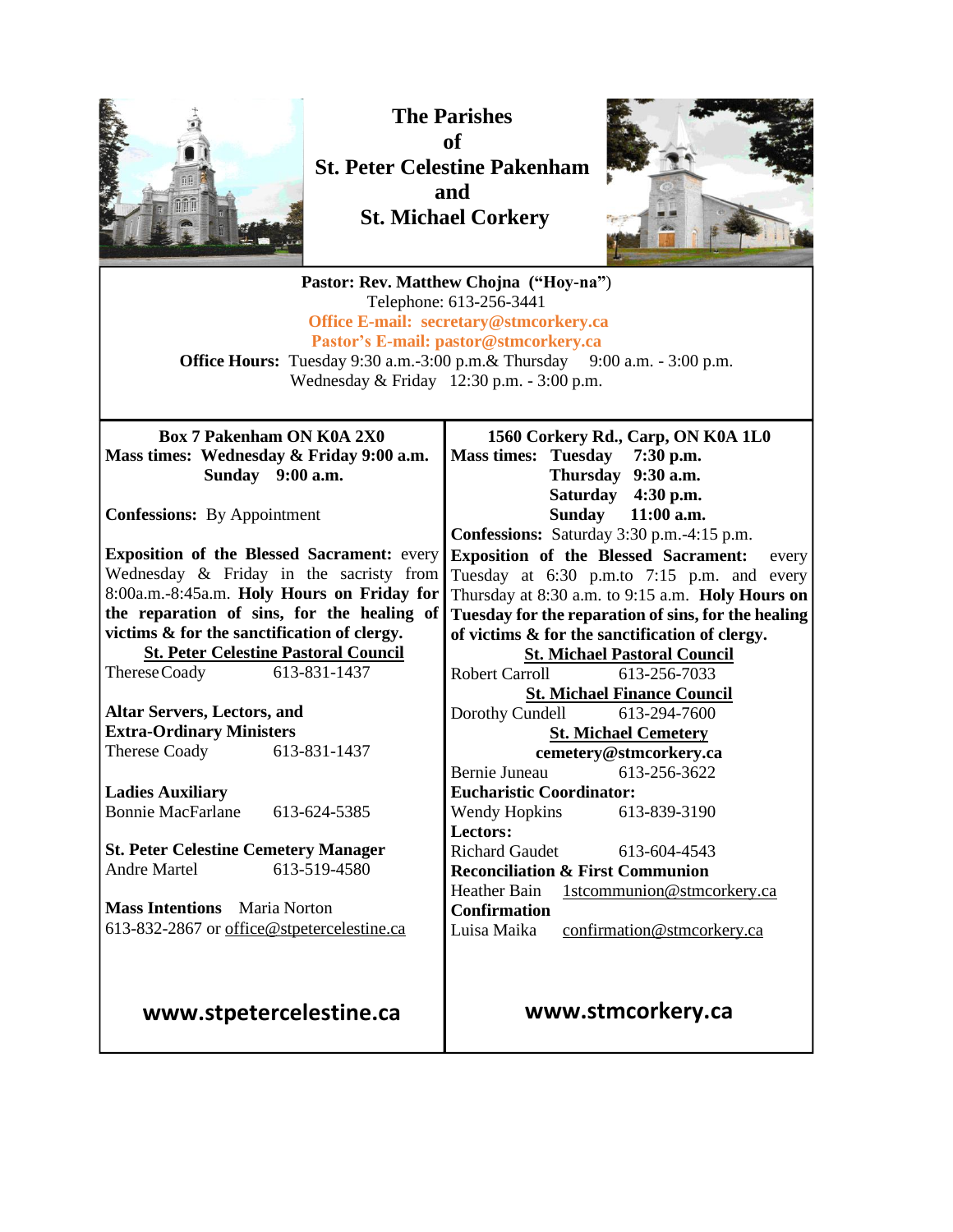| Mass Intentions - St. Michael's Corkery |                    |                                                                                                        |
|-----------------------------------------|--------------------|--------------------------------------------------------------------------------------------------------|
| Saturday Nov.14                         | 4:30 <sub>pm</sub> | +Rita Newton by The Family                                                                             |
| Sunday Nov. 15                          | 11:00am            | Kathleen Guthrie by A Parishioner<br>Intentions of the Canadian Bishops<br>By A Parishioner            |
| Tuesday Nov. 17                         | 7:30 <sub>pm</sub> | +Holy Souls in Purgatory<br>by a Parishioner<br>For the intentions of Robert Hunt<br>By Lana & Ed Smit |
| Thursday Nov. 19                        | $9:30$ am          | +Sandra Leon By a Parishioner                                                                          |
| Saturday Nov.21                         | 4:30 <sub>pm</sub> | +Holy Souls in Purgatory<br>By a Parishioner<br>+Repose of the Soul of John Larose<br>By Cathy Ford    |
| Sunday Nov. 22                          | 11:00am            | Pro Populo                                                                                             |

# *Mass Intentions – St. Peter Celestine Pakenham*

| Sunday Nov. 15           | $9:00$ am | Missa Pro Populo                                       |
|--------------------------|-----------|--------------------------------------------------------|
|                          |           |                                                        |
| <b>Wednesday Nov. 18</b> | 9:00am    | Intentions of Robert McGruer                           |
|                          |           | By the McGruer Family                                  |
|                          |           | Those named in Memoriam & Donors                       |
|                          |           | to the Building Fund                                   |
| Friday Nov. 20           | $9:00$ am | +Forgotten Souls in Purgatory                          |
|                          |           |                                                        |
| Sunday Nov. 15           | 9:00am    |                                                        |
|                          |           | +James Syme by Liz Syme<br>  +Bill Ryan by Shauna Ryan |